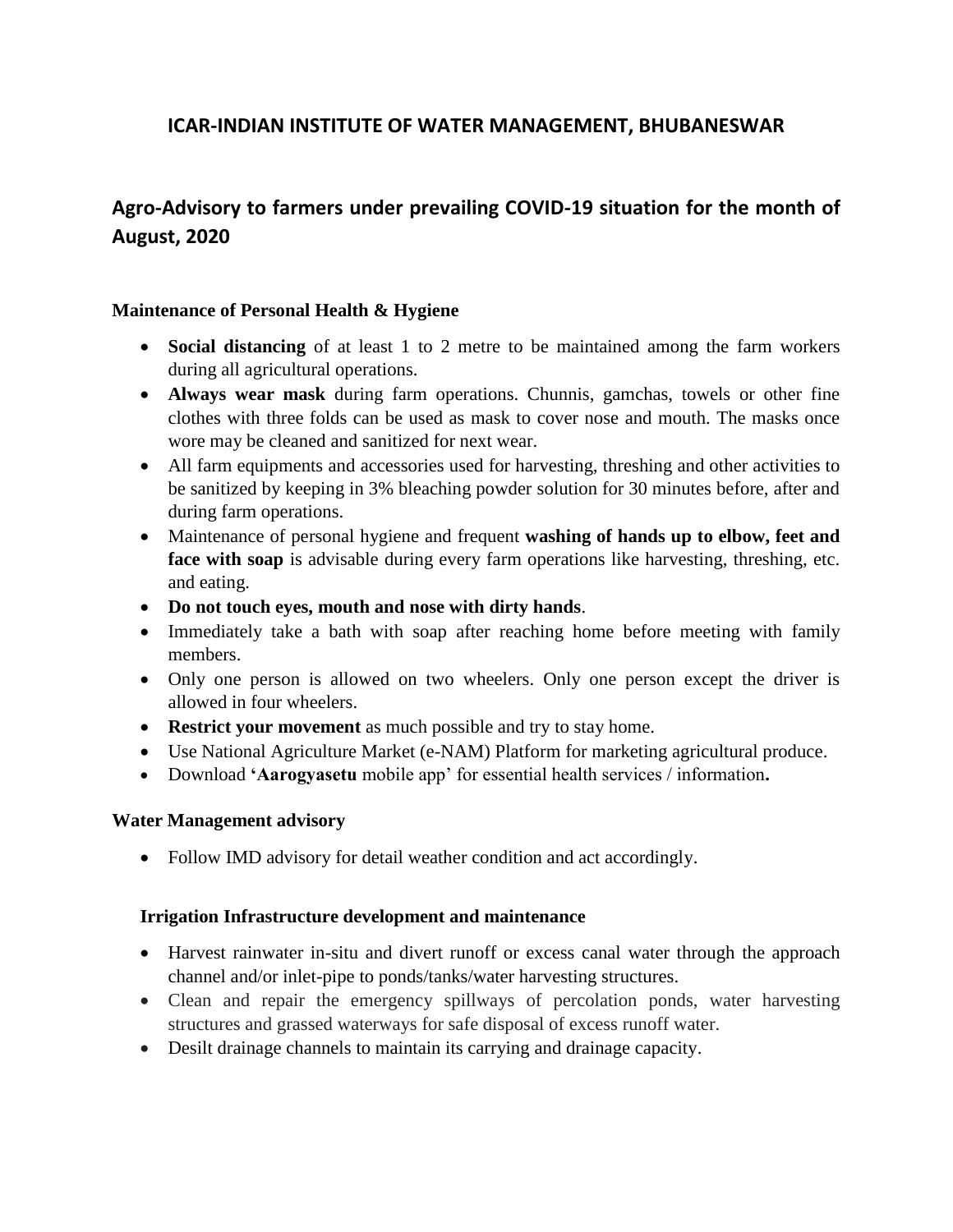WUAs are advised to prepare the canal water delivery schedule based on the cropping pattern and water requirement of the crops grown in the command area in consultation with the farmers to deliver water equally to head, medium and tail region.

### **Land preparation**

- Repair the damages and seal the field bunds and contour bunds, and reshape it with suitable height to conserve rainwater in the field required for puddling
- Before transplanting of paddy, do planking or laddering in puddled fields for uniform spread of water.
- Apply 35 kg DAP, 27 kg Potash and 8 kg Urea per acre during last puddling. For sandy soil apply 35 kg DAP, 15 kg Potash and 8 kg Urea per acre during last puddling. Apply zincas zinc sulphate (21%) @ 10kg/acre in zinc deficient soil as mentioned in Soil Health Card.
- Provide drainage channels in the rice field under SRI method of cultivation to maintain water level in the field.
- Make necessary drainage arrangements through channels to drain out excess rainwater from the non - paddy crop fields to water storage ponds.
- For flood washed rice fields, raise rice nursery in rooftops or in homestead gardens using polythene sheet and nutrient solutions.
- For waterlogging susceptible crops, construct ridges around the crop base and furrows in between for better crop growth and yield during rainy season.
- Avoid using urban wastewater for land preparation. If it is the only water source, then do not use directly from wastewater channels or source. Allow to settle for at least 48 hours after using bleaching powder at the rate of 4 - 5 gram per 1000 litre water.

### **Crop management**

## *Rice*

- Complete transplanting of rice seedlings by first fortnight of August.
- Transplant aged and taller seedlings in flood prone areas.
- Spray pre-emergence herbicide like Pretilachlor (Rifit) @ 1.5 litres/ha when rice crop is at 1-3 days after transplanting (DAT).
- In direct-seeded rice grown in deep and semi-deep areas do beushening keeping 5-10 cm standing water in the field and then apply urea @ 40-45 kg/ha as top dressing. If fertilizer has not been applied during sowing, apply 35 kg of DAP, 15 kg of MOP and 15 kg of Urea per acre after beushening. Do not go for beushening if the crop is more than 45 days old.
- In case of delayed transplanting, adopt higher rate of seedlings i.e. 5-6 seedlings per hill to facilitate desired number of effective tillers per unit area at the time of harvest.
- Under dry-spell conditions, if irrigation water is available from auxiliary water storage ponds in canal command areas then apply a shallow depth of water i.e. about 2-3 cm to maintain the available soil moisture during the maximum tillering stage of rice crop.